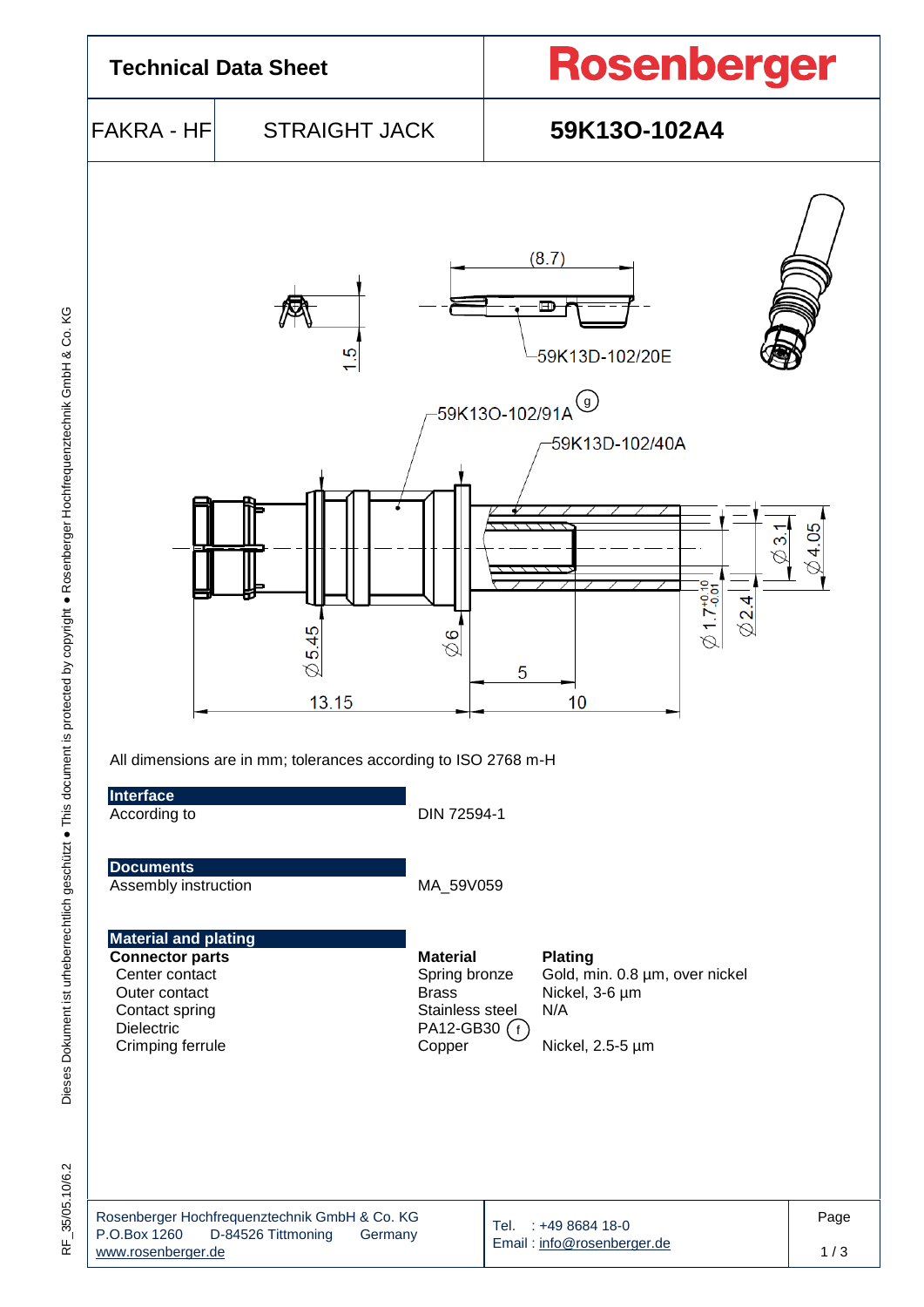| <b>Technical Data Sheet</b>                                                                                                                                                                                                                                                                             |                                                         |                                                                                                                                                                                                                                                                                                       | <b>Rosenberger</b> |  |  |  |  |
|---------------------------------------------------------------------------------------------------------------------------------------------------------------------------------------------------------------------------------------------------------------------------------------------------------|---------------------------------------------------------|-------------------------------------------------------------------------------------------------------------------------------------------------------------------------------------------------------------------------------------------------------------------------------------------------------|--------------------|--|--|--|--|
| <b>FAKRA - HF</b>                                                                                                                                                                                                                                                                                       | <b>STRAIGHT JACK</b>                                    |                                                                                                                                                                                                                                                                                                       | 59K13O-102A4       |  |  |  |  |
| <b>Electrical data</b><br>Impedance<br>Frequency<br><b>Return loss</b><br>Insertion loss<br>Insulation resistance<br>Center contact resistance<br>Outer contact resistance<br>Test voltage<br>Working voltage<br>Power current<br>RF-leakage<br>- Limitations are possible due to the used cable type - |                                                         | 50 $\Omega$<br>DC to 6 GHz<br>$\geq$ 30 dB, DC to 1 GHz<br>$\geq$ 26 dB, DC to 3 GHz<br>$\geq$ 20 dB, DC to 6 GHz<br>$\leq$ 0.1 x $\sqrt{f(GHz)}$ dB<br>$\geq 1x10^3$ M $\Omega$<br>$\leq$ 5 m $\Omega$<br>$\leq$ 5 m $\Omega$<br>750 V rms<br>335 V rms<br>$\leq$ 1 A DC<br>$\geq$ 65 dB up to 1 GHz |                    |  |  |  |  |
| <b>Mechanical data</b><br>Mating cycles<br>Engagement force<br>Disengagement force                                                                                                                                                                                                                      |                                                         | $\geq 25$<br>$\leq 25 N$<br>2 N<br>$\geq$                                                                                                                                                                                                                                                             |                    |  |  |  |  |
| <b>Environmental data</b><br>Temperature range<br>Thermal shock<br>Temperature and humidity<br>Vibration and mechanical shock<br>Dry heat<br>RoHS(f)                                                                                                                                                    |                                                         | $-40^{\circ}$ C to $+105^{\circ}$ C<br>DIN 72594-2 clause 8.2<br>DIN 72594-2 clause 8.3 $(f)$<br>DIN 72594-2 clause 8.1<br>DIN 72594-2 clause 8.4<br>compliant                                                                                                                                        |                    |  |  |  |  |
| <b>Tooling</b><br>Crimping tool                                                                                                                                                                                                                                                                         | - Limitations are possible due to the used cable type - | 11W150-000                                                                                                                                                                                                                                                                                            |                    |  |  |  |  |

11W150-402 ("flat crimp")

Standard 10 / 500 / 5.000 / 20.000 pcs in box; center contact on reel<br>Weight 1.84 g/pce  $1.84$  g/pce

Crimping tool -

**Suitable cables**

**Packing**

RF\_35/05.10/6.2

| Rosenberger Hochfrequenztechnik GmbH & Co. KG |                    |         |  |  |  |  |  |
|-----------------------------------------------|--------------------|---------|--|--|--|--|--|
| P.O.Box 1260                                  | D-84526 Tittmoning | Germany |  |  |  |  |  |
| www.rosenberger.de                            |                    |         |  |  |  |  |  |

Crimp insert outer contact 11W150-302 ("double crimp")

Incl. Crimp insert center contact 11W161-800

Cable type RG 174; RG 316

Tel. : +49 8684 18-0 Email [: info@rosenberger.de](mailto:info@rosenberger.de) Page 2 / 3